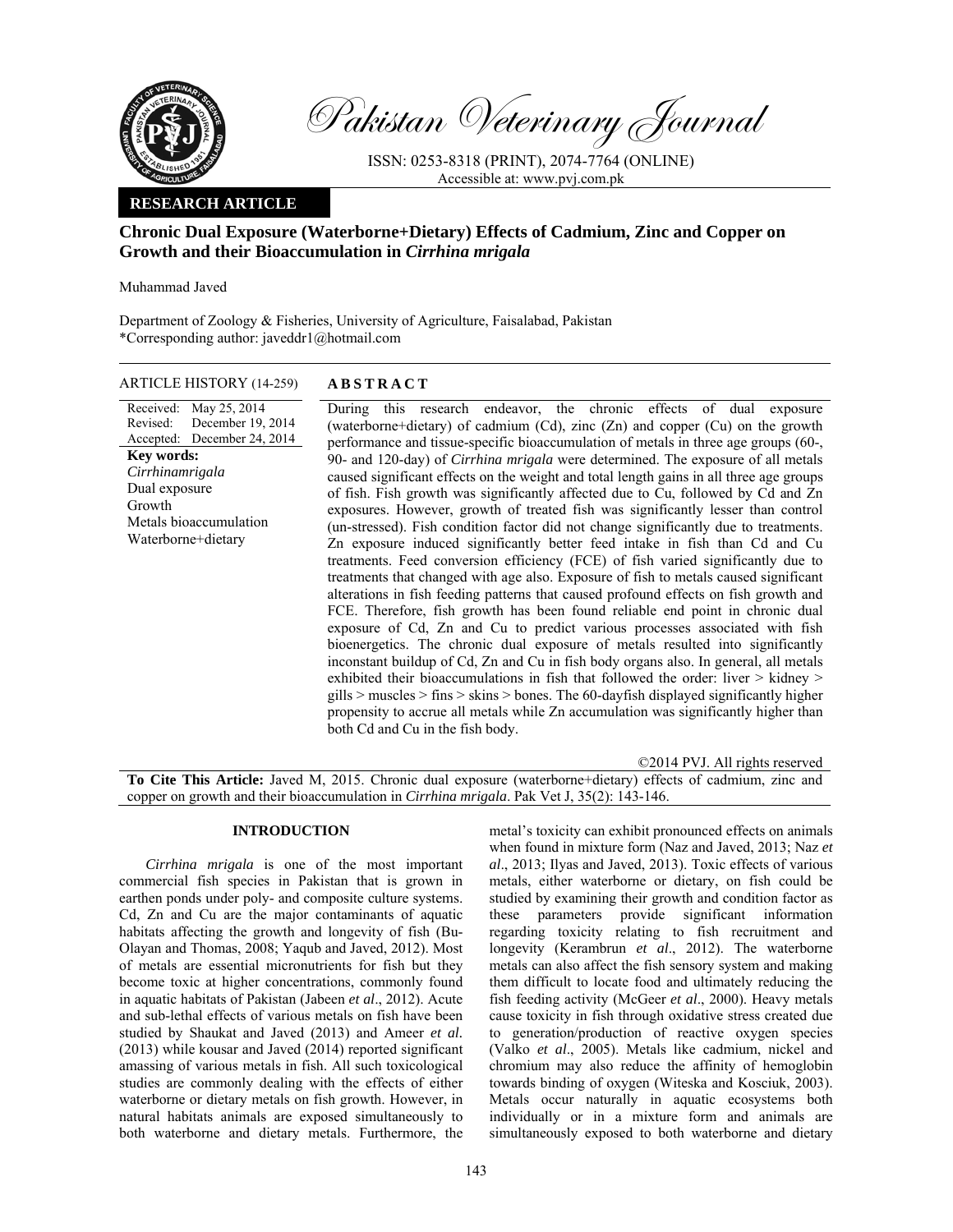metals. When metals coexist in a water body, the speciation properties and bioavailability of individual metals are affected (Jabeen *et al*., 2012). Various metals compete for their uptake routes, target sites, mechanism of transport and excretion within the fish. Zn and Cu acts as a part of Cu/Zn superoxide dismutase, cytochrome oxidase and tyrosinase (Stern *et al*., 2007). Zn acts as cofactor for various metalloenzymes to take part in gene regulation and its expression in fish (Watanabe *et al*., 1997). Most of studies have been conducted to evaluate the toxic effects of either waterborne or dietary Cd, Zn and Cu separately on growth and their bioaccumulation in fish during chronic exposures. However, in natural conditions fish are exposed simultaneously to both waterborne and dietary sources of metals. Therefore, the aim of this study was to determine the effects of dual exposure of waterborne+dietary Cd, Zn and Cu on the growth and their bioaccumulation in the body organs of *Cirrhina mrigala* under controlled laboratory conditions.

## **MATERIALS AND METHODS**

During this investigation, 60-, 90-, and 120-day age groups of *Cirrhina marigala* were tested for their growth and metal's bioaccumulation under dual exposure of waterborne+dietary Cd, Zn and Cu in glass aquaria under controlled laboratory conditions. Each metal was tested for three age groups of fish separately for 12 weeks growth trials. After acclimatization to laboratory conditions, each age group of fish (n=10) was exposed simultaneously to waterborne and dietary each metal (Cd, Zn and Cu) separately at  $1/3$  of their  $LC_{50}$  and  $LD_{50}$  in glass aquaria at constant pH, hardness and temperature of 7, 200mg L-1and 30°C, respectively. The average initial wet weights of each age group and their metallic ion exposure concentrations are presented in Table 1.Ten fish of each age group, with three replications for each treatment, were grown under dual exposure of waterborne+dietary metals, separately. The fish were simultaneously exposed to waterborne concentrations (1/3 of  $LC_{50}$ ) and fed the diets (30% digestible protein and 290 Kcal  $g^{-1}$  digestible energy) containing sub-lethal (1/3 of  $LD_{50}$ ) dietary concentration of each metal twice a day to satiation. The control fish groups were kept in metal free water and fed a diet deprived of any added metal for comparison. Fish growth was monitored interms of increase in weight, total length, feed intake and FCE on weekly basis. After each growth trial, the fish body organs viz. kidney, liver, muscle, fins, gills, skin and bones were isolated and analyzed for respective metal exposure treatment by following the standard procedures of APHA (2005) through Perkin Elmer, Analyst-400 Atomic Absorption Spectrophotometer. After verification of normality of distribution and variance homogeneity, the data were analyzed by following two-way analysis of variance. Comparisons of mean values for each parameter were performed using statistical program.

## **RESULTS**

The data on fish growth i.e. increase in weight, length, condition factor, feed intake and FCE under three treatments viz. Cd, Zn and Cu exposures and control are presented in Table 2. Significant differences were observed among three age groups of fish for their increase in weights and lengths due to treatments. However, mean increments in weight and length were significantly higher in 120-day, followed by 90- and 60-day age groups of fish under all treatments. Cu and Cd stress caused lower weight gains to the fish while control fish attained significantly higher weights. Increase in total length of fish varied significantly among treatments also with the mean lower increment due to Cu exposure. However, there was non-significant difference between Cd and Zn treatments to cause effects on total length gains in all age groups of fish. The condition factor of fish did not change significantly among three age groups of treated fish. The stress of all metals caused significant reduction in fish feed intake while Cu exposure caused significant lowering of feed intake, followed by Cd and Zn treatments. The 120-day fish exhibited significantly higher feed intake than 90- and 60-day age groups. The FCE of fish varied significantly among three age groups and treatments. Cd stress caused significant lowering of fish FCE, followed by Zn and Cu treatments. However, FCE values of all treated fish were significantly lower than control. Among three age groups, 120-day fish groups exhibited significantly better FCE than 90- and 60-day fish but the difference between 60- and 90- day age groups was nonsignificant.

Tissue specific bioaccumulation platters of Cd, Zn and Cu in the body organs of fish are presented in Table 3.

**Table 1:** Average initial wet weights and exposure concentrations of metals for the fish

| Metal | Fish age | Average fish     | Waterborne    | Dietary          |  |
|-------|----------|------------------|---------------|------------------|--|
|       | (Days)   | weight $(g)$     | concentration | concentration    |  |
|       |          |                  | $(mg L^{-1})$ | $(\mu g g^{-1})$ |  |
| Cd    | 60       | $4.31 \pm 1.58$  | 51.47         | 56.25            |  |
|       | 90       | $9.05 \pm 2.87$  | 52.33         | 58.83            |  |
|       | 120      | $12.27 + 2.59$   | 55.01         | 60.03            |  |
| Zn    | 60       | $4.27 \pm 1.56$  | 25.84         | 65.92            |  |
|       | 90       | $8.25 \pm 2.58$  | 27.99         | 67.77            |  |
|       | 120      | $12.49 \pm 3.89$ | 29.10         | 69.19            |  |
| Cu    | 60       | $4.37 \pm 2.89$  | 20.07         | 58.56            |  |
|       | 90       | $7.72 \pm 2.58$  | 20.95         | 58.99            |  |
|       | 120      | 13.04±2.98       | 21.11         | 60.02            |  |

**Table 2:** Growth performance of fish under chronic dual exposure of metals

|                   |         | Fish age (days) groups |                    |                   |  |  |
|-------------------|---------|------------------------|--------------------|-------------------|--|--|
|                   |         | 60                     | 90                 | 120               |  |  |
| Increase in       | Cd      | $3.31 \pm 0.08c$       | $5.48 \pm 0.14$    | $7.24 \pm 0.11a$  |  |  |
|                   | Zn      | $5.19 \pm 0.11 b$      | $5.12 \pm 0.22 b$  | 7.59±0.09a        |  |  |
| weight (g)<br>±SD | Cu      | $4.41 \pm 0.04c$       | $5.24 \pm 0.18$    | $6.08 \pm 0.12a$  |  |  |
|                   | Control | $8.60 \pm 0.13 b$      | $8.79 \pm 0.05$ b  | 15.83±0.08a       |  |  |
| Increase in       | Cd      | $17.97 \pm 0.91c$      | $19.32 \pm 1.15$ b | $25.21 \pm 1.51a$ |  |  |
| total             | Zn      | 17.66±1.47c            | 20.44±1.36b        | 25.59±0.45a       |  |  |
| length            | Cu      | $16.99 \pm 0.62c$      | $19.01 \pm 0.50$   | 24.20±1.42a       |  |  |
| (mm)              | Control | 22.27±1.93b            | 23.02±0.88b        | 33.41±1.03a       |  |  |
|                   | Cd      | 1.33±0.26a             | $1.41 \pm 0.04a$   | 1.43±0.07a        |  |  |
| Condition         | Zn      | 1.27±0.10a             | $1.38 \pm 0.05a$   | $1.38 \pm 0.04a$  |  |  |
| factor            | Cu      | 1.37±0.22a             | $1.47 \pm 0.18a$   | 1.44±0.07a        |  |  |
|                   | Control | 1.66±0.19a             | $1.46 \pm 0.12a$   | $1.46 \pm 0.06a$  |  |  |
|                   | Cd      | $6.77 \pm 0.10 b$      | 12.39±0.40a        | 12.78±0.22a       |  |  |
| Feed              | Zn      | $9.95 \pm 0.21$ b      | $10.58 + 0.22$     | $13.35 \pm 0.14a$ |  |  |
| intake $(g)$      | Cu      | 7.75±0.34c             | $10.17 \pm 0.14$   | $11.19 \pm 0.09a$ |  |  |
|                   | Control | $12.31 \pm 0.05c$      | 14.25±0.25b        | 23.58±0.11a       |  |  |
|                   | Cd      | 48.89±1.66b            | 44.23±2.38c        | 56.65±3.35a       |  |  |
|                   | Zn      | 52.16±2.35b            | 48.39±3.00c        | 56.85±2.56a       |  |  |
| FCE (%)           | Cu      | 56.90±2.42a            | 51.52±2.54b        | 54.33±3.48a       |  |  |
|                   | Control | 48.74±2.55c            | 61.68±3.04b        | 67.10±2.96a       |  |  |

Mean±SD with different letters in a row for each parameter differ statistically (P<0.05).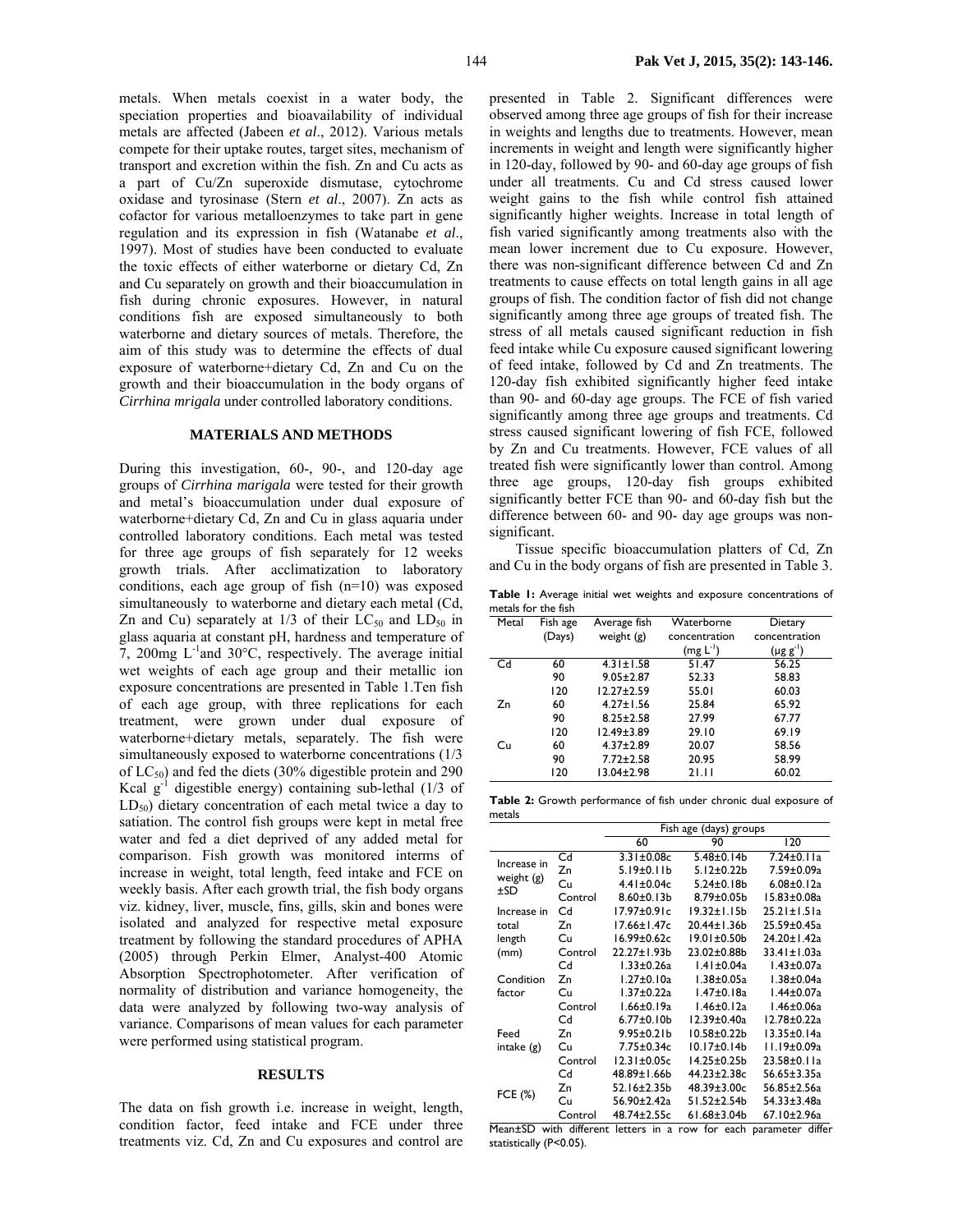**Table 3:** Accumulation of metals (mgL<sup>-1</sup>) in different organs of fish

| Fish organs | Cadmium            |                  | Zinc               |                   | Copper             |                    |
|-------------|--------------------|------------------|--------------------|-------------------|--------------------|--------------------|
|             | Treated            | Control          | Treated            | Control           | Treated            | Control            |
| Kidney      | $43.12 \pm 6.95b$  | $2.21 \pm 1.20a$ | 47.40±9.07b        | $2.77 \pm 1.53a$  | $45.65 \pm 6.92b$  | $2.06 \pm 1.18$ ab |
| Liver       | 49.35±4.72a        | $2.48 + 0.98a$   | $50.35 \pm 7.47$ a | l.98±1.02b        | 49.36±7.38a        | $2.21 \pm 1.04$ ab |
| Muscle      | l 3.44±4.26d       | $0.95 \pm 0.85c$ | 14.22±5.56d        | $0.97 \pm 0.99$ d | $12.75 \pm 3.93$ d | $0.86 \pm 0.70c$   |
| Fins        | II.81±3.47e        | $1.06 \pm 1.02c$ | $11.47\pm 6.63e$   | $1.26 \pm 1.28c$  | $11.02 \pm 2.64e$  | $0.80 \pm 0.85c$   |
| Gills       | $29.80 + 5.57c$    | l.70±0.91b       | $30.90 \pm 6.07c$  | 1.95±0.99b        | $29.51 \pm 4.20c$  | $1.77 \pm 0.82$ b  |
| <b>Skin</b> | $10.40 \pm 3.06$ f | $0.98 \pm 0.96c$ | $10.81 \pm 4.84f$  | $1.28 \pm 0.93c$  | $9.79 \pm 3.07$ f  | $1.03 \pm 0.96c$   |
| <b>Bone</b> | $8.67 \pm 2.48$ g  | $0.91 \pm 1.85c$ | $9.27 \pm 2.45$ g  | $1.22 \pm 1.10c$  | $8.81 \pm 2.39f$   | $1.18 \pm 1.14c$   |

Mean±SD with same letters in a single column are statistically similar

All organs of treated fish showed significantly variable abilities to accumulate Cd, Zn and Cu. The amassing of Cd, Zn and Cu in treated fish body organs varied significantly as  $Zn > Cu \geq Cd$ . Fish liver acted as an organ that accumulated significantly higher quantity of metals while bones showed least tendency to amass them. In general, all metals were accumulated in fish body as liver  $>$  kidney  $>$  gill  $>$  muscle  $>$  fins  $>$  skin  $>$  bones. The fish body showed significantly higher aptitude to accrue Zn, followed by Cu and Cd but the difference between Cu and Cd accumulations was non-significant. Cd, Zn and Cu accumulation in the body organs of three age groups of fish varied significantly also. The younger fish (60-day) exhibited significantly higher ability to amass metals than 120- and 90-day age groups. In control fish, all organs had significantly lower quantity of all metals than the fish exposed to Cd, Zn or Cu treatments (Table 3).

#### **DISCUSSION**

Fish growth was significantly affected by Cd, Zn and Cu treatments, based on fish tolerance limits  $(1/3 \text{ of } LC_{50})$ and  $LD_{50}$ ). Fish growth was significantly affected by Cu, followed by Cd and Zn treatments. However, treatments did not cause any significant effect on the condition factor of three age groups of fish. Control fish exhibited significantly better growth and condition factor than treated fish. Russell *et al.* (2010) reported non-significant effects of diet-borne Cu, Cd, Pb and As on rainbow trout, fathead minnow and channel catfish. However, rainbow trout showed reduced growth under arsenic toxicity which was dose-dependent and attributed by slow rate of feeding that resulted in to significantly lower FCE. Among treatments, Cu caused significantly lesser feed intake by the fish, followed by Cd and Zn treatments. Zn acts as an essential mineral but may become toxic to the fish at higher concentrations (Javed, 2012) as significantly better intake of feed under Zn treatment did not result into better fish growth and FCE. Various compounds of zinc can damage the gills and enhance the discharge of mucus by the fish. Studies on the effects of chronic sub-lethal Zn exposure demonstrated growth inhibition in Murrel (Shukla and Panday, 2006) and *Cirrhinus mrigala* (Mohanty *et al*., 2009). Feed intake by the fish was affected significantly due to treatments that caused significantly lower feed intake and consequently resulted into lower weight and length gains in all age groups of *Cirrhina mrigala*. FCE of fish varied significantly with age also. In toxicology, Cd seeks distinctive consideration due to its impending threats to aquatic animals (Barber and Sharma, 1998). Cd is a common pollutant of natural waters and is highly toxic to the aquatic animals even at very low concentration (Yaqub and Javed, 2012) that can result into significantly lower FCE of fish as observed during present investigation. Various metals have been reported to change the fish feeding patterns under both laboratory and natural aquatic environments (James *et al*., 2003). Hanan (2007) reported significant distortion in the gills and liver of Nile Tilapia due to chronic exposure of Cu, Zn and Cd. Cu exposure caused dilated primary gill lamellae while Zn produced epithelial cells sloughing and hypertrophy of chloride cells, epithelial hyperplasia, mucus secretion and severe congestion of blood vessels of primary lamellae. Cu and Zn caused hyperplasia of pyknotic nuclei focal necrosis and hepatic degeneration while Cd exposure caused severe injury to the cell membranes, disorganization of hepatic cords and nuclei hyperplasia. The higher concentrations of Cd, Zn and Cu in fish liver was due to the presence of metalothionin protein that has high affinity for these metals and being a transportation source had direct correlation with fish growth (Fernandes *et al*., 2008). Therefore, fish growth can be used as a respective and reliable consequence in chromic metal's exposure experiments that could predict changes in fish physiology to reveal and assess the impacts of metals on several processes relating to fish bioenergetics. Condition factor is considered one of the growth parameters to predict degree of fish well beings under a certain set of environmental conditions. The impact of treatments on fish condition factor was significant. Significant effects of waterborne Cu on feed intake, growth, FCE and condition factor of tilapia has been reported by Ali *et al.* (2003). The toxic effects of individual metals (Vosyliene *et al.,* 2003) and metal mixtures on fish feed intake, as a result of increase in fish metabolism during chronic exposure stress, has been reported by Naz *et al*. (2013). Significant impact of different concentrations of waterborne Cu on tilapia growth was reported by Hansen *et al*. (2002). The present results show that fish growth can provide a reflective measure to study the chronic effects of dual (waterborne+dietary) exposure of Cd, Zn and Cu to the fish, *Cirrhina mrigala*.

The dual exposure of Cd, Zn and Cu caused significant amassing of all metals in fish body organs. Fish liver showed significantly higher tendency to accumulate all metals, followed by that of kidney. However, all three metals were found significantly low in fish bones. Keeping in view the role of liver as storage, regulating and detoxification organ, it amassed significantly higher quantities of all metals during 12 week growth trials. In general, the accumulation of all metals in fish body organs followed the ordered: liver >kidney>gills>muscle>fins> skin>bones. Murugan *et al.* (2008) reported accumulation pattern of Zn in *Channa punctatus* organs as: liver>kidney>intestine>gill > muscle